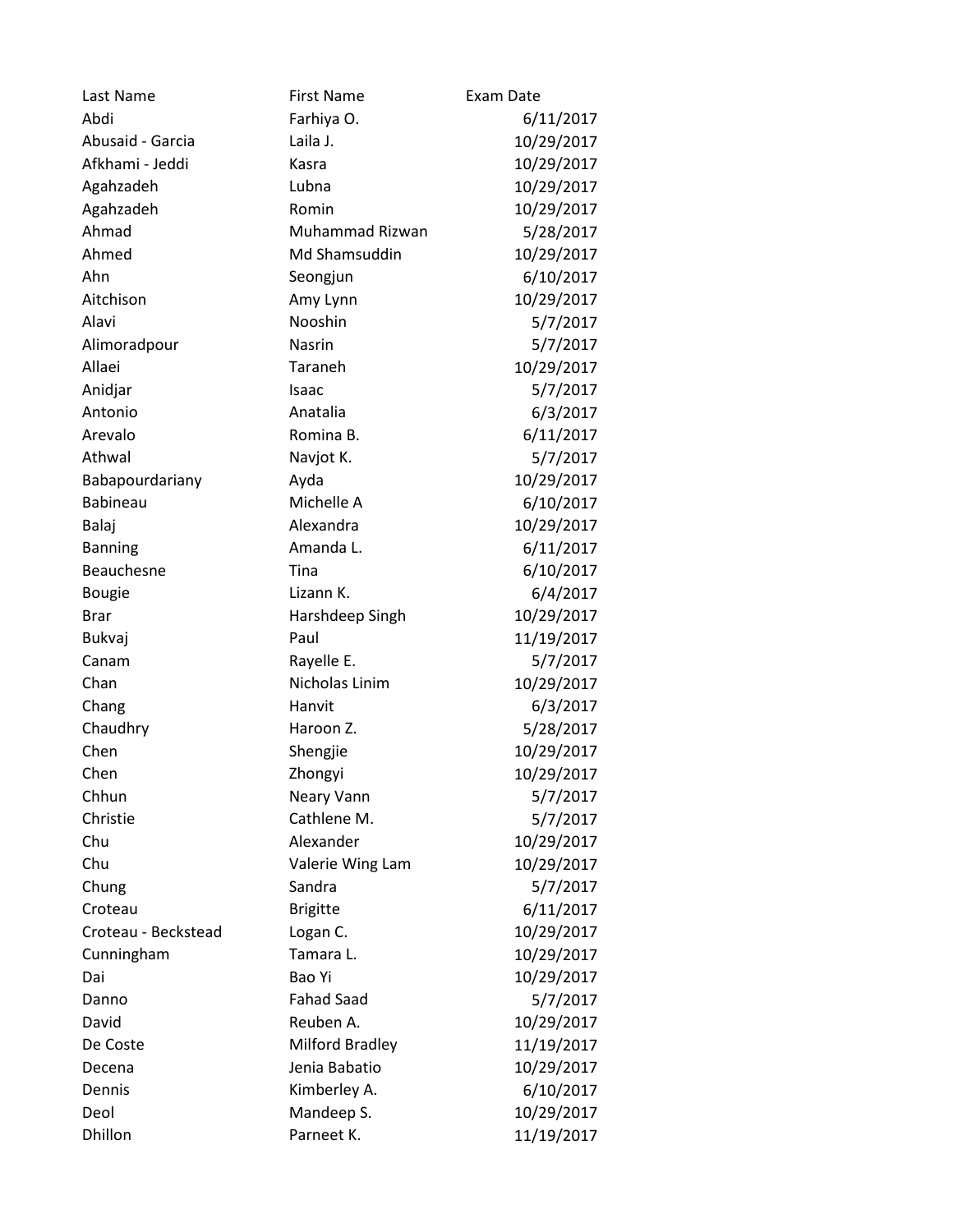| Diaz                    | Mattea A.         | 9/24/2017  |
|-------------------------|-------------------|------------|
| Divjak                  | Tanya M.          | 10/29/2017 |
| Dong                    | Jieyun            | 5/7/2017   |
| Drapeau                 | Angel M.          | 11/19/2017 |
| Drennan                 | Heather M.        | 6/11/2017  |
| Duncan                  | Constance J.      | 10/29/2017 |
| <b>Dyck</b>             | Amanda C.         | 6/3/2017   |
| Eastabrook              | Allan D.          | 10/29/2017 |
| Ellis                   | Dawn L.           | 10/29/2017 |
| Elsammak                | Mariam            | 10/29/2017 |
| Ermen                   | Naomi S.          | 6/10/2017  |
| Esmeralda               | Lezelle C.        | 6/11/2017  |
| Essuah                  | Mercy             | 9/24/2017  |
| Fars                    | Arazo             | 5/7/2017   |
| Fawzi                   | Rem S.            | 5/7/2017   |
| Fehr                    | Jordana T.        | 6/3/2017   |
| Fei                     | Chaojun           | 6/11/2017  |
| Feizollah Zadeh Mousavi | <b>Hamid Reza</b> | 6/11/2017  |
| Gaine                   | Nicole L.         | 6/11/2017  |
| Gandhi                  | Vikas             | 6/11/2017  |
| Garcha                  | Bhavjot           | 9/24/2017  |
| Generoso                | Anthony           | 6/11/2017  |
| Ghaziyar                | Maseeha           | 10/29/2017 |
| Giancotta               | Isabella E.       | 10/29/2017 |
| Giessen                 | Peter             | 5/7/2017   |
| Gill                    | Mandeep Singh     | 6/11/2017  |
| Girma                   | Nathaniel         | 10/29/2017 |
| Golestani               | Susan             | 10/29/2017 |
| Goodwin                 | Rodney S.         | 10/29/2017 |
| Grant                   | Corrine           | 2/5/2017   |
| Gravestone              | Andrew            | 10/29/2017 |
| Gulati                  | Aditya            | 5/7/2017   |
| Guo                     | Yuqing            | 5/7/2017   |
| Han                     | Ming Yao          | 10/29/2017 |
| Hans                    | Amandeep S.       | 10/29/2017 |
| Harbin                  | Cameron A.K.      | 2/5/2017   |
| Harris                  | Raffaella         | 10/29/2017 |
| Healy                   | Chantel E.        | 5/7/2017   |
| Hébert                  | Mélanie R.        | 6/10/2017  |
| Hill                    | Jordan C.         | 10/29/2017 |
| Ho                      | <b>Brian</b>      | 10/29/2017 |
| Hoang                   | Nicolette C.      | 5/7/2017   |
| Huang                   | Xu                | 6/11/2017  |
| Husbands                | Tamara E.         | 6/11/2017  |
| Ibrahim                 | Nadim             | 5/7/2017   |
| Ibrahim                 | Paul              | 10/29/2017 |
| Ischakov                | Mikhael           | 6/11/2017  |
|                         |                   |            |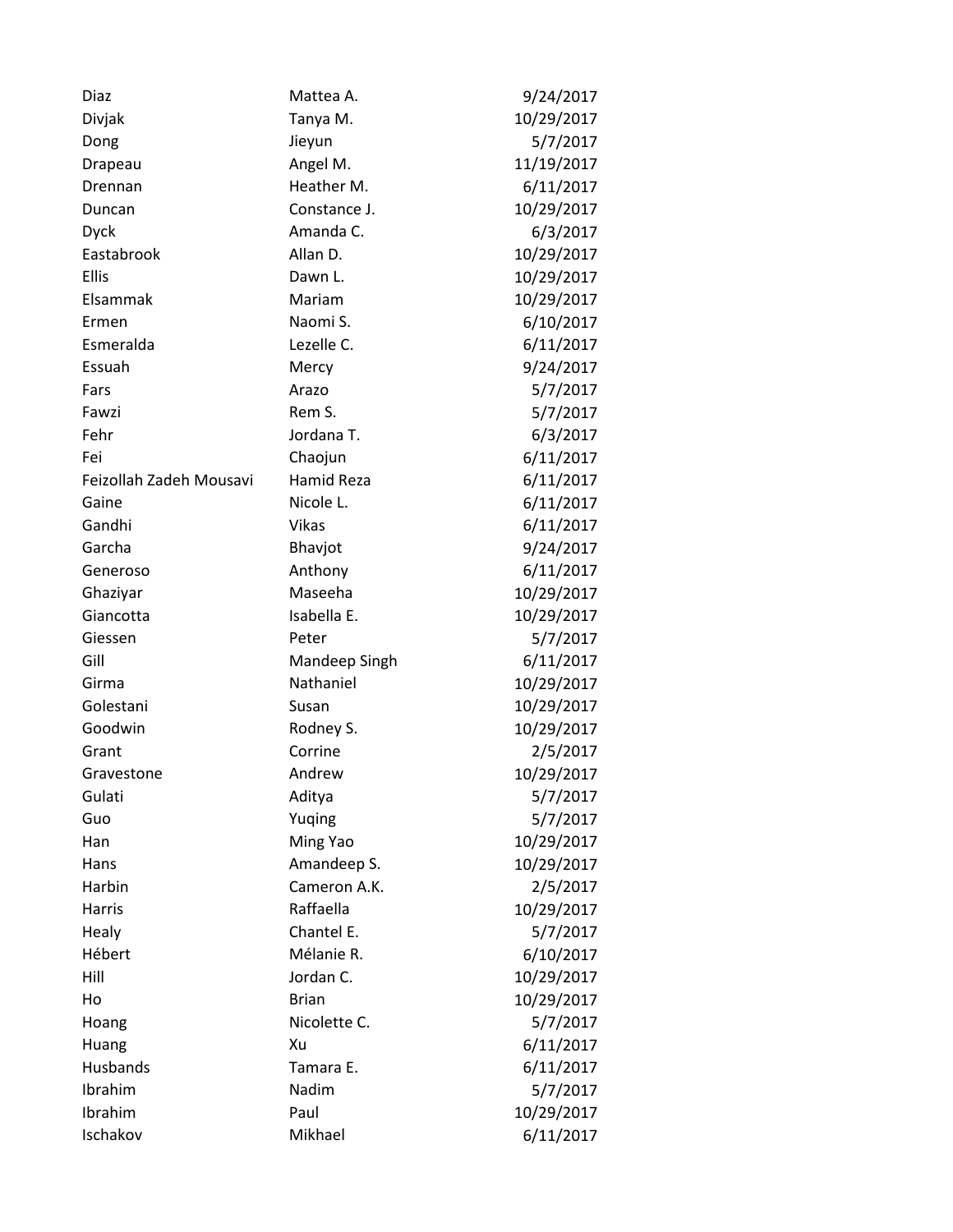| Jassar            | <b>Sumeet Singh</b> | 10/29/2017 |
|-------------------|---------------------|------------|
| Jhajj             | Guneetinder         | 10/29/2017 |
| Jing              | Di                  | 10/29/2017 |
| Johnson           | Christine L.        | 6/3/2017   |
| Johnson           | Megan L.            | 6/11/2017  |
| Jot               | Raman               | 10/29/2017 |
| Jubenville        | Jessica L.          | 10/29/2017 |
| Kanda             | Akash               | 10/29/2017 |
| Kandhola          | Gurjot K.           | 10/29/2017 |
| Kariman           | Mehrnaz             | 5/7/2017   |
| Kaufman           | Amber-Lynn U.       | 10/29/2017 |
| Kaur              | Tarandeep           | 9/24/2017  |
| Kaur              | Navjit              | 10/29/2017 |
| Kaur              | Jaspreet            | 10/29/2017 |
| Kehar             | David S.            | 5/7/2017   |
| Kelly-Reisdorf    | Penny M.            | 6/3/2017   |
| Kenwell           | Colin W.            | 5/7/2017   |
| Khan              | Tajmmul             | 10/29/2017 |
| Kiefer            | Diane M.            | 6/11/2017  |
| Kim               | Myung Jun           | 6/11/2017  |
| Knell             | Amanda M. H.        | 5/7/2017   |
| Kolthoff          | <b>Beth</b>         | 10/29/2017 |
| Lam               | Vinh Quyen (Kalvin) | 5/7/2017   |
| Lam               | Pui-Ki              | 10/29/2017 |
| Lawrence          | Sharmila            | 5/7/2017   |
| Lee               | David Z.            | 6/11/2017  |
| Lemp              | Kimberly L.         | 10/29/2017 |
| Li                | Wendy               | 10/29/2017 |
| Li                | Yee-Ming Vivian     | 10/29/2017 |
| Li                | Jie Ru              | 10/29/2017 |
| Lian              | Xinbo               | 10/29/2017 |
| Lidstone          | Megan M.            | 5/7/2017   |
| Lin               | Richard             | 5/7/2017   |
| Lin               | Xiaojing            | 10/29/2017 |
| Lockhart          | Nancy L.            | 10/29/2017 |
| Loehr             | Chaelsey L.         | 6/4/2017   |
| Loshab            | Sara                | 10/29/2017 |
| Luo               | Bayer               | 5/7/2017   |
| Ly                | Cosette C.          | 6/11/2017  |
| Ma                | Annie               | 6/3/2017   |
| Madden            | Haley A.S.          | 10/29/2017 |
| Mahboobi Tamijani | Sanaz               | 6/11/2017  |
| Mallon            | Stevan C.           | 10/29/2017 |
| Mann              | Navdeep Kaur        | 5/7/2017   |
| Maro              | Eva V.              | 5/28/2017  |
| Mattathil Viju    | Moncy               | 10/29/2017 |
| Maw               | Rachel M.           | 6/11/2017  |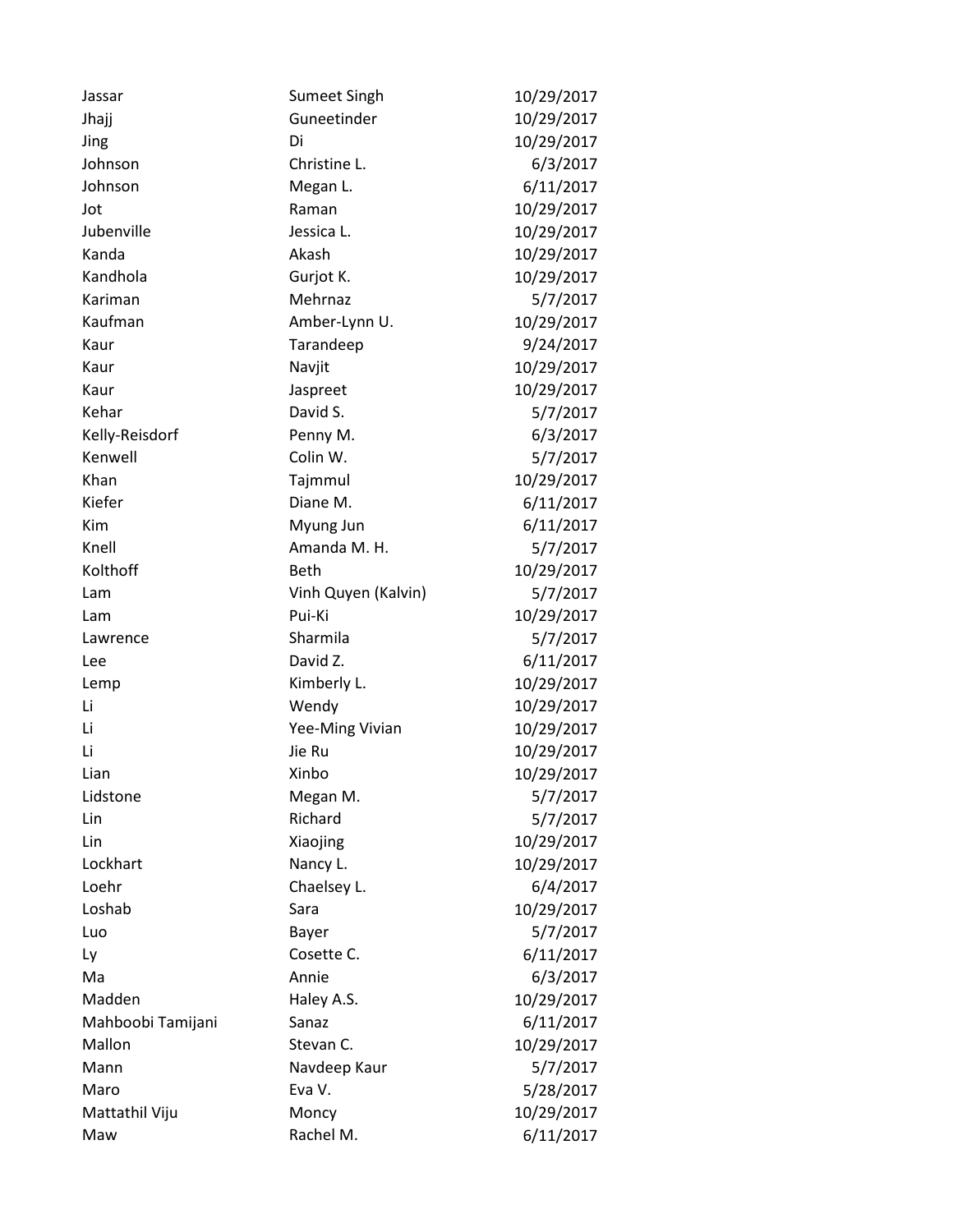| Maxwell               | Kristy S.             | 6/25/2017  |
|-----------------------|-----------------------|------------|
| McCarthy              | Jessica M.            | 6/10/2017  |
| McCoy                 | Kelsey S.             | 10/29/2017 |
| <b>McHaffie</b>       | Meghan E.             | 2/5/2017   |
| McMechan              | Kaitlynn J.           | 10/29/2017 |
| Meek                  | Christina L.          | 5/7/2017   |
| Merry                 | Jaymee M.             | 6/10/2017  |
| Mik                   | Sylvia                | 5/28/2017  |
| Milliea               | Olivia M.             | 6/10/2017  |
| Milot                 | Eric                  | 11/19/2017 |
| Moghul                | Natasha               | 10/29/2017 |
| Molina                | Jeffrey Charles L.    | 6/11/2017  |
| <b>Mollins</b>        | Cortney E.            | 6/10/2017  |
| Monteleone            | Nicole A.             | 10/29/2017 |
| Moradifard            | Mojgan                | 5/7/2017   |
| Morrison              | Shauna R.             | 5/28/2017  |
| Mortezaeian-Langroudi | Zarrin                | 5/7/2017   |
| Muse                  | Faiza A.              | 10/29/2017 |
| Muse                  | Sahra A.              | 10/29/2017 |
| Napper                | Brooke M.             | 10/29/2017 |
| Nasiri Kahnmouei      | Sima                  | 5/7/2017   |
| Nassif                | Stephanie             | 10/29/2017 |
| Neal                  | Cynthia P.            | 10/29/2017 |
| <b>Nevers</b>         | Zachary C.            | 6/10/2017  |
| Nguyen                | Eliza                 | 10/29/2017 |
| Ong                   | Joceline              | 10/29/2017 |
| Pang                  | Kimberly Ting Yan     | 10/29/2017 |
| Park                  | Minhee                | 10/29/2017 |
| Pasicov               | John                  | 10/29/2017 |
| Pettipas              | Kathleen E.           | 5/7/2017   |
| Pezik                 | Kaillie A.            | 5/7/2017   |
| Pham                  | Helene Hien Thi Thu   | 5/7/2017   |
| Pham                  | Lillian N             | 10/29/2017 |
| Phoung                | Theary                | 10/29/2017 |
| Piquette              | <b>David Francois</b> | 5/7/2017   |
| Poirier               | Brandi L.             | 9/24/2017  |
| Pourmoradi            | Mahin                 | 5/28/2017  |
| Prempeh               | Mabel                 | 10/29/2017 |
| Rai                   | Ramanjit              | 6/11/2017  |
| Rajpura               | Nidhi H.              | 10/29/2017 |
| Randhawa              | Harjot K.             | 5/7/2017   |
| Rasheed-Abbasi        | Zuhair                | 5/7/2017   |
| Rashid                | Sapna                 | 10/29/2017 |
| Rees                  | Rebecca S.            | 10/29/2017 |
| Richard               | Lyne                  | 6/10/2017  |
| Ritouni               | Karima                | 6/11/2017  |
| Rivette               | <b>Brittany Lynn</b>  | 5/28/2017  |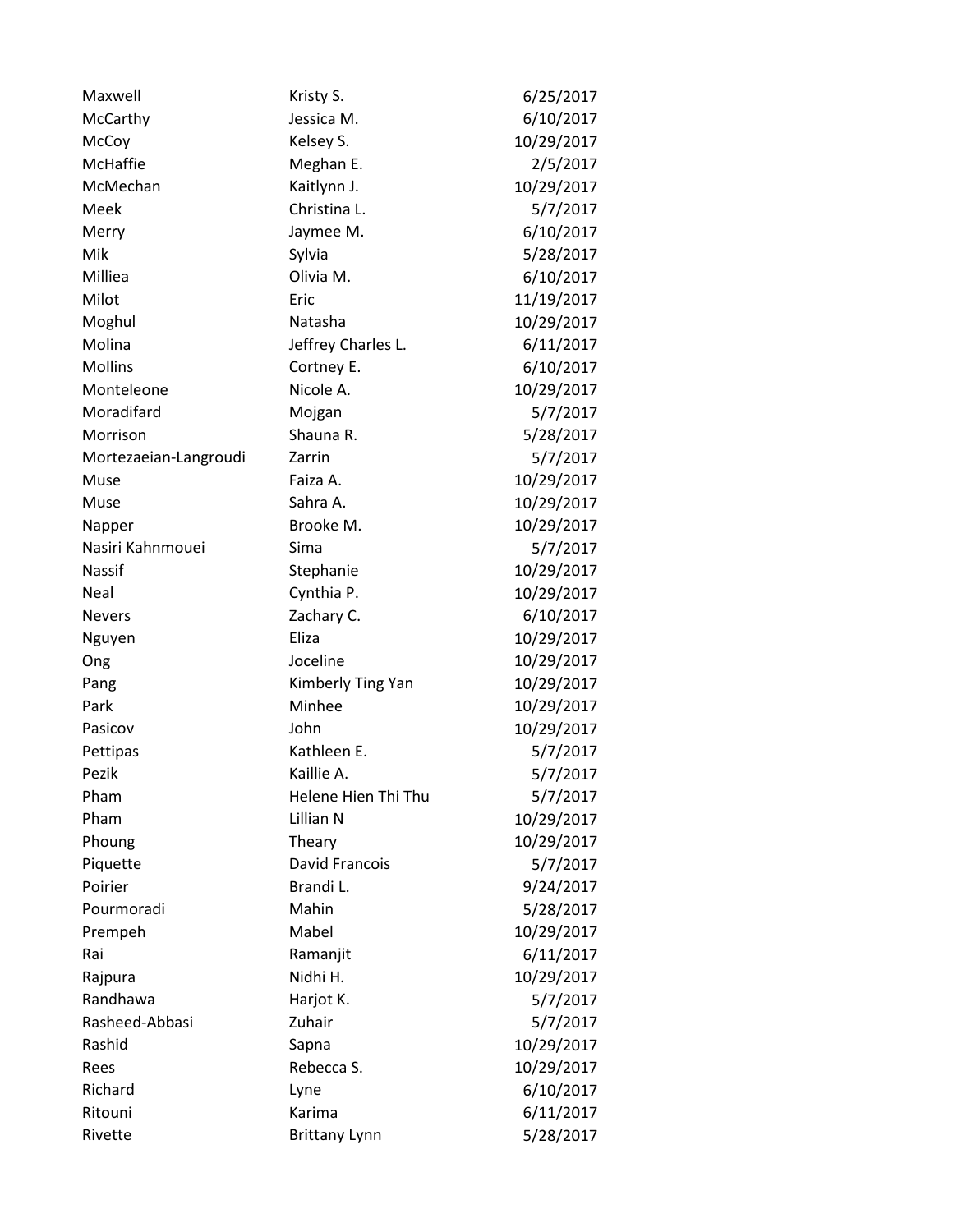| Rizk              | Markou        | 10/29/2017 |
|-------------------|---------------|------------|
| Rodrigues         | Kelly B.      | 5/7/2017   |
| Rodriguez-Kellett | Belkis I.     | 5/7/2017   |
| Rojas Ventocilla  | Yesica Carmen | 10/29/2017 |
| Roxas             | Njelle A.     | 10/29/2017 |
| Sahil             | Ravi          | 10/29/2017 |
| Salam             | Ibrahim A.    | 10/29/2017 |
| Sandhu            | Sarim         | 10/29/2017 |
| Satary            | Vida          | 10/29/2017 |
| Savoie            | Angela J.     | 6/10/2017  |
| Sawma             | Randa         | 10/29/2017 |
| Schickerowsky     | Kari-Lynn     | 6/11/2017  |
| Schultz           | Kevin G.      | 10/29/2017 |
| Selvanesan        | Kasthury      | 10/29/2017 |
| Semenova          | Nadejda       | 6/11/2017  |
| Shah              | Axay          | 10/29/2017 |
| Shailja           | Shailja       | 10/29/2017 |
| Sharma            | Meenu         | 10/29/2017 |
| Sheikh            | Mehvish       | 10/29/2017 |
| Shepherd          | Allegra R.    | 5/7/2017   |
| Sherifi           | Asina         | 5/7/2017   |
| Sheth             | Rutvi D.      | 10/29/2017 |
| Singareesu        | Anil Kumar    | 5/7/2017   |
| Singh             | Jaspreet P.   | 2/5/2017   |
| Singh             | Amendeep      | 5/7/2017   |
| Singh             | Jaspal        | 5/7/2017   |
| Singh             | Lovepreet     | 5/28/2017  |
| Singh             | Bhawanjit     | 10/29/2017 |
| Singh             | Harkaran      | 10/29/2017 |
| Siouti            | Ihab          | 11/19/2017 |
| Small             | Christine     | 10/29/2017 |
| Sorlie            | Espen         | 10/29/2017 |
| Soussan           | Isaac         | 10/29/2017 |
| Stone             | Maithreyi     | 5/7/2017   |
| <b>Stuckless</b>  | Paige A.      | 6/10/2017  |
| Sun               | Jing          | 5/7/2017   |
| Sun               | Haoting       | 6/11/2017  |
| Swan              | Stephanie L.  | 5/28/2017  |
| Tait              | Sarah K.      | 10/29/2017 |
| Tang              | Stephanie H.  | 10/29/2017 |
| Tertman           | Danielle      | 10/29/2017 |
| Thind             | Jasmanjot K.  | 10/29/2017 |
| Tran              | Julianne      | 10/29/2017 |
| Tran              | John Dinh     | 10/29/2017 |
| <b>Trick</b>      | Paul G.       | 10/29/2017 |
| Trivedi           | Devanshi V.   | 10/29/2017 |
| Tse               | Kay K.        | 10/29/2017 |